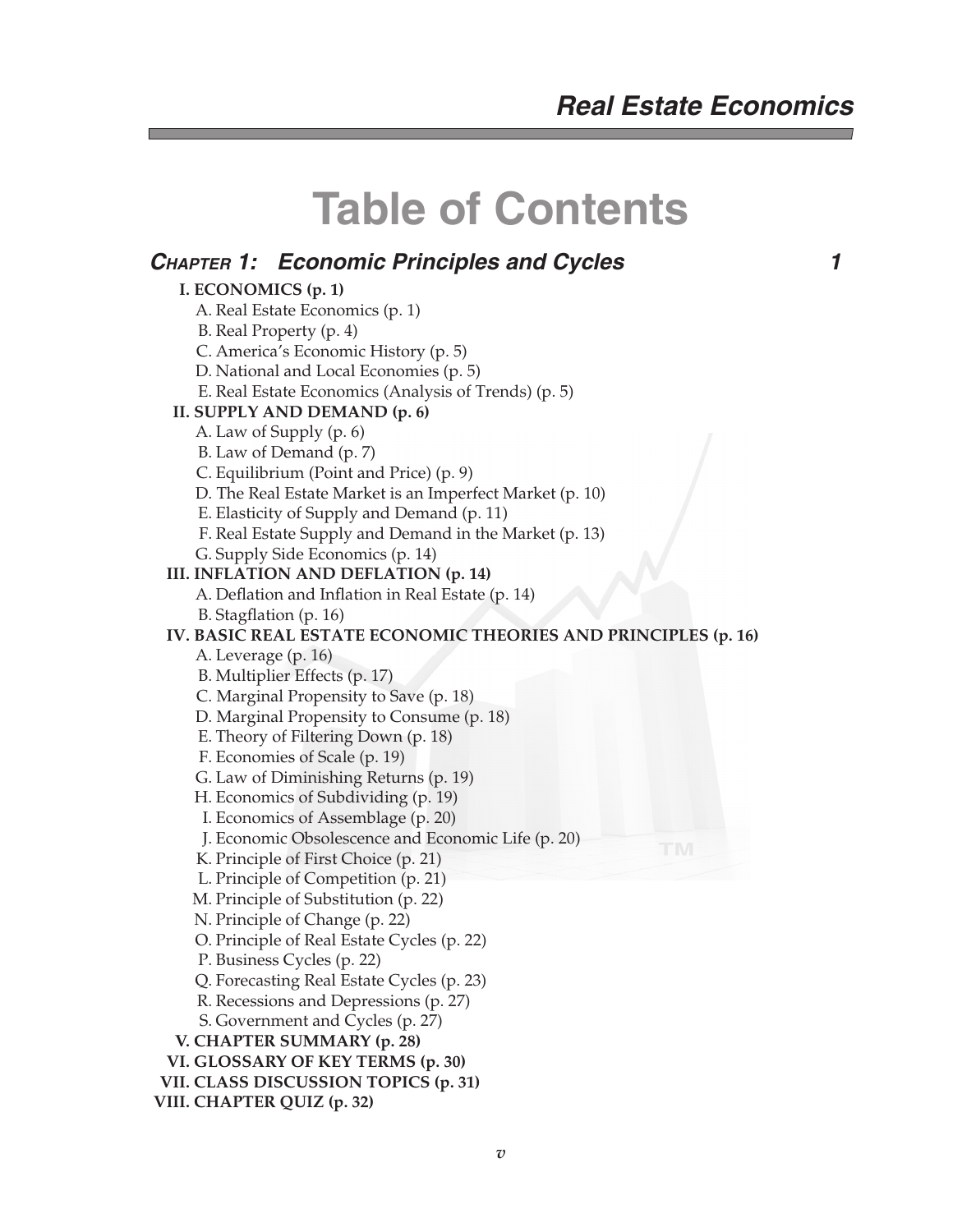Ī.



| <b>CHAPTER 2: Economic Theories and Measurements</b>                   |    | 35 |
|------------------------------------------------------------------------|----|----|
| I. ECONOMISTS (p. 35)                                                  |    |    |
| A. Adam Smith (1723-1790) (p. 35)                                      |    |    |
| B. Thomas Malthus (1766-1834) (p. 40)                                  |    |    |
| C. John Maynard Keynes (1883-1946) (p. 41)                             |    |    |
| D. Milton Friedman (1912-2006) (p. 42)                                 |    |    |
| E. Ben Barnanke (p. 42)                                                |    |    |
| II. ECONOMIC SYSTEMS (p. 42)                                           |    |    |
| A. Capitalism (p. 43)                                                  |    |    |
| B. Socialism (Government Ownership of the Means of Production) (p. 46) |    |    |
| III. LAND AND THE REAL ESTATE MARKET (p. 47)                           |    |    |
|                                                                        |    |    |
| A. The Broker in the Marketplace (p. 47)                               |    |    |
| B. The Internet and the Real Estate Marketplace (p. 48)                |    |    |
| IV. TYPES OF COMPETITION (p. 50)                                       |    |    |
| A. Perfect Competition (p. 50)                                         |    |    |
| B. Imperfect Competition (p. 51)                                       |    |    |
| V. UNDERSTANDING VALUE (p. 54)                                         |    |    |
| A. Highest and Best Use (p. 55)                                        |    |    |
| B. Value (p. 55)                                                       |    |    |
| C. Price (p. 56)                                                       |    |    |
| D. Rent (p. 57)                                                        |    |    |
| E. Profit (p. 58)                                                      |    |    |
| VI. ECONOMIC MEASUREMENTS (TOOLS) (p. 58)                              |    |    |
| A. Government Agencies Providing Economic Data (p. 58)                 |    |    |
| B. Standard Metropolitan Statistical Areas (SMSAs) (p. 60)             |    |    |
| C. Indexes and Statistics (p. 60)                                      |    |    |
| D. Leading and Lagging Indicators (p. 69)                              |    |    |
| E. Real Estate Oriented Indicators (p. 69)                             |    |    |
| VII. REAL ESTATE AND THE ECONOMIC BUBBLE (p. 74)                       |    |    |
| VIII. THE BUBBLE BURST (p. 75)                                         |    |    |
| A. Exuberance (p. 75)                                                  |    |    |
| B. Speculators (p. 76)                                                 | TM |    |
| C. Developers (p. 76)                                                  |    |    |
| D. New Loan Products (p. 77)                                           |    |    |
| E. Subprime Loans (p. 77)                                              |    |    |
| F. Refinancing (p. 77)                                                 |    |    |
| G. Optimistic Appraisals (p. 78)                                       |    |    |
| H. Stock Market Drop (p. 78)                                           |    |    |
| I. Spike in Oil Prices (p. 78)                                         |    |    |
| J. Rising Unemployment (p. 78)                                         |    |    |
| IX. RECESSION 2007 - (p. 79)                                           |    |    |
| A. Change From Productive to Service Economy (p. 79)                   |    |    |
| B. Collapse in Home Prices (p. 79)                                     |    |    |
| C. Commercial Real Estate Market (p. 79)                               |    |    |
| D. Deregulation and Bank Failure (p. 80)                               |    |    |
| E. Mortgage-Backed Securities (p. 80)                                  |    |    |
|                                                                        |    |    |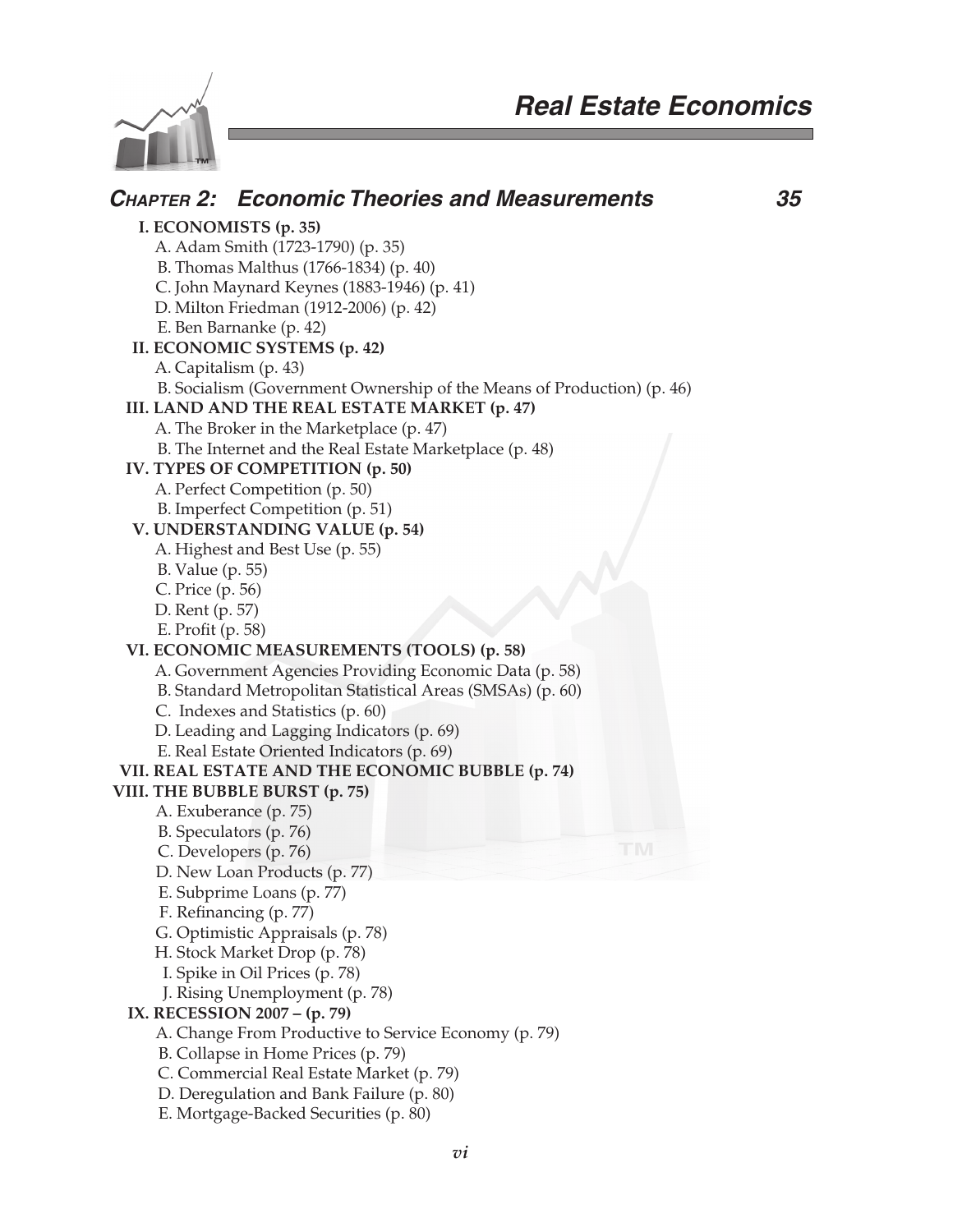F. Shadow Banking (p. 81) G. Tight Credit (p. 81) H. Problems in the Auto Industry (p. 81)  **X. ECONOMIC STIMULUS 2008 - (p. 81)** A. President George W. Bush (p. 82) B. President Barack H. Obama (p. 82) C. Private Action (p. 83)  **XI. CHAPTER SUMMARY (p. 83) XII. GLOSSARY OF KEY TERMS (p. 85) XIII. CLASS DISCUSSION TOPICS (p. 87) XIV. CHAPTER QUIZ (p. 88)**

### **CHAPTER 3: Money and Financing CHAPTER 3: Money and Financing 21 All 2018**

#### **I. MONEY (p. 91)** A. Money Defined (p. 91) B. History of Money (p. 93) C. Forgery (p. 94) D. Noncash Transfers (p. 94) E. Velocity of Money (p. 95) F. U. S. Dollars Abroad (p. 95) G. Money Saved or Spent (p. 96)

H. Money and Price (p. 96)

### **II. THE FEDERAL RESERVE SYSTEM (FED): OUR INDEPENDENT CENTRAL BANK (p. 97)**

A. Interest Rates (p. 100)

B. Reserve Requirements (p. 101)

C. Open Market Operations (p. 101)

D. Expansionary Monetary Policy (Increases Money Supply) (p. 101)

E. Contractionary Monetary Policy (Decreases Money Supply) (p. 103)

### **III. FISCAL POLICY (FEDERAL TAXING AND SPENDING) (p. 104)**

A. Expansionary and Contractionary Fiscal Policies (p. 104)

B. The Federal Budget Deficit (p. 105)

### **IV. BALANCE OF TRADE (IMPORTS EQUALS EXPORTS) (p. 106)**

A. Exchange Rates (p. 107)

B. Foreign Investments in U.S. Real Estate (p. 108)

C. The Stock Market and Real Estate Market (p. 108)

### **V. THE FEDERAL GOVERNMENT AND FINANCING (p. 109)**

- A. National Housing Act of 1934 (p. 109)
- B. VA Loans (p. 110)
- C. Federal National Mortgage Association "Fannie Mae" (p. 110)
- D. Federal Home Loan Mortgage Corporation "Freddie Mac" (p. 110)
- E. Government National Mortgage Association "Ginnie Mae" (p. 111)

### **VI. THE SECONDARY MORTGAGE MARKET (p. 111)**

A. Mortgage Warehousing (p. 112)

B. Foreign Investment in Mortgage-Backed Securities (p. 112)

### **VII. CREDIT (p. 112)**

A. Interest (p. 113)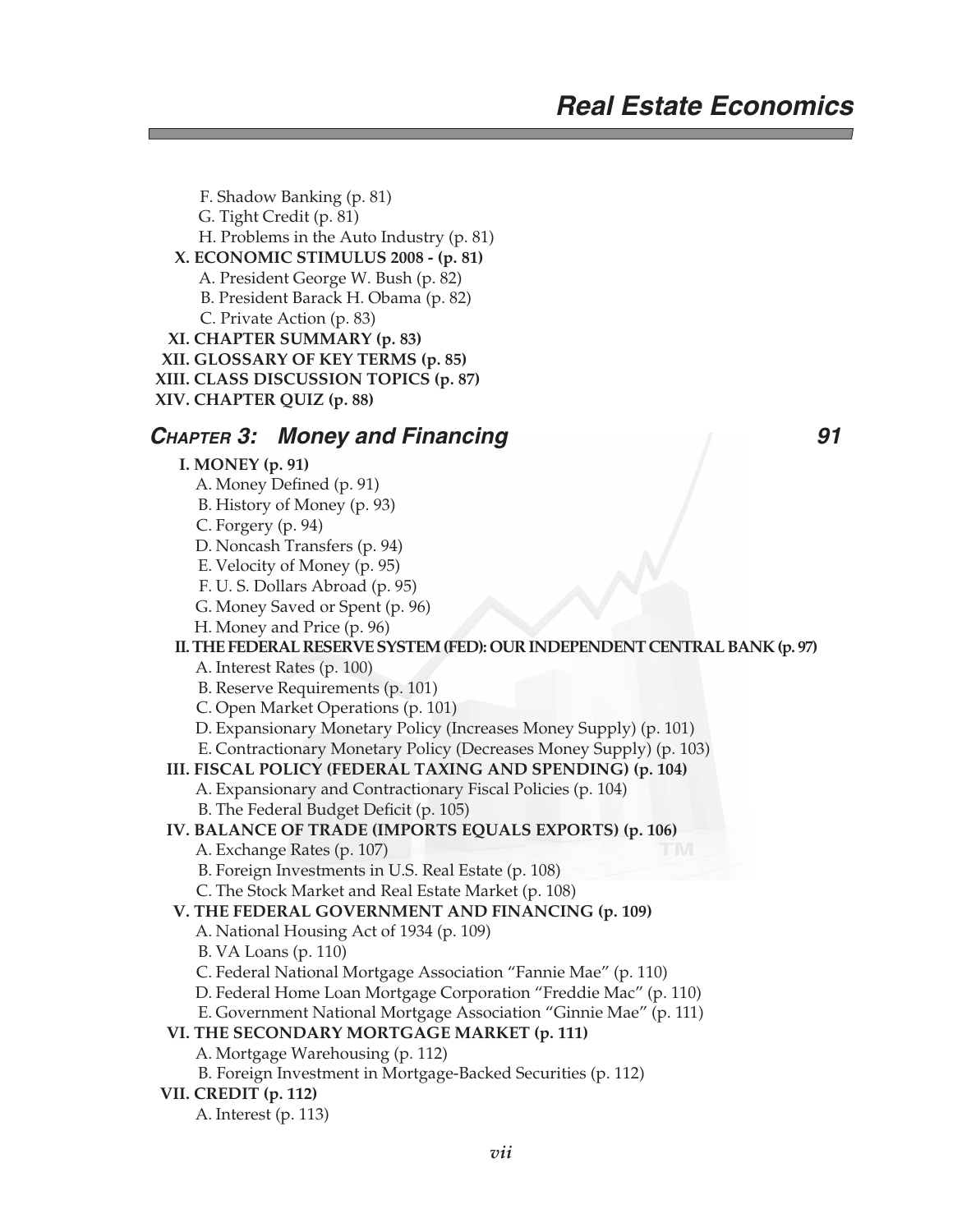

 B. Points (p. 113) C. Interest Barrier (p. 114) D. Effect of High Interest Rates on Relocation (p. 115)  **VIII. LOAN FUNDS (p. 115)** A. Real Estate Investment Trusts (REITs) (p. 116) B. Mortgage Brokers and Mortgage Bankers (p. 117) C. The Role of the Internet in Loan Origination (p. 117) D. Competition for Savings (p. 118) E. Intermediation and Disintermediation (p. 118) F. Assumability of Loans (Due on Sale Clause) (p. 118)  **IX. LENDER CRISIS (p. 118)** A. Problems of Low Down Payments (p. 119) B. Private Mortgage Insurance (PMI) (p. 120) C. Loan-To-Value Ratio (LTV) (p. 120)  **X. OTHER FORMS OF LOANS AND FINANCING (p. 122)** A. Other Equity Loans (p. 122) B. Creative Financing (p. 122)  **XI. CHAPTER SUMMARY (p. 126) XII. GLOSSARY OF KEY TERMS (p. 127) XIII. CLASS DISCUSSION TOPICS (p. 129) XIV. CHAPTER QUIZ (p. 130) CHAPTER 4: Cities: Their Origins and Growth 133 I. CITIES (p. 133)**

 A. Historical Basis (p. 135)  **II. LOCATION OF CITIES (p. 136)** A. Meeting Necessities of Life (p. 136) B. Defense (p. 136) C. Commerce and Transportation (p. 137) D. Harbors (p. 137) E. Mining and Lumber (p. 137) F. Industry (p. 137) G. Religion (p. 138) H. Recreation (p. 138) I. Retirement (p. 138) J. Agriculture (p. 139) K. Promoters (p. 140) L. Political Decree (p. 140)  **III. GROWTH OF MODERN CITIES (p. 140)** A. Agricultural Revolution (p. 141) B. Industrial Revolution (p. 141) C. Transportation Improvements (p. 141) D. Planning (p. 142)  **IV. GROWTH PATTERNS OF CITIES (p. 145)** A. Concentric Circle Theory (p. 145)

B. Axial Theory of Growth (p. 147)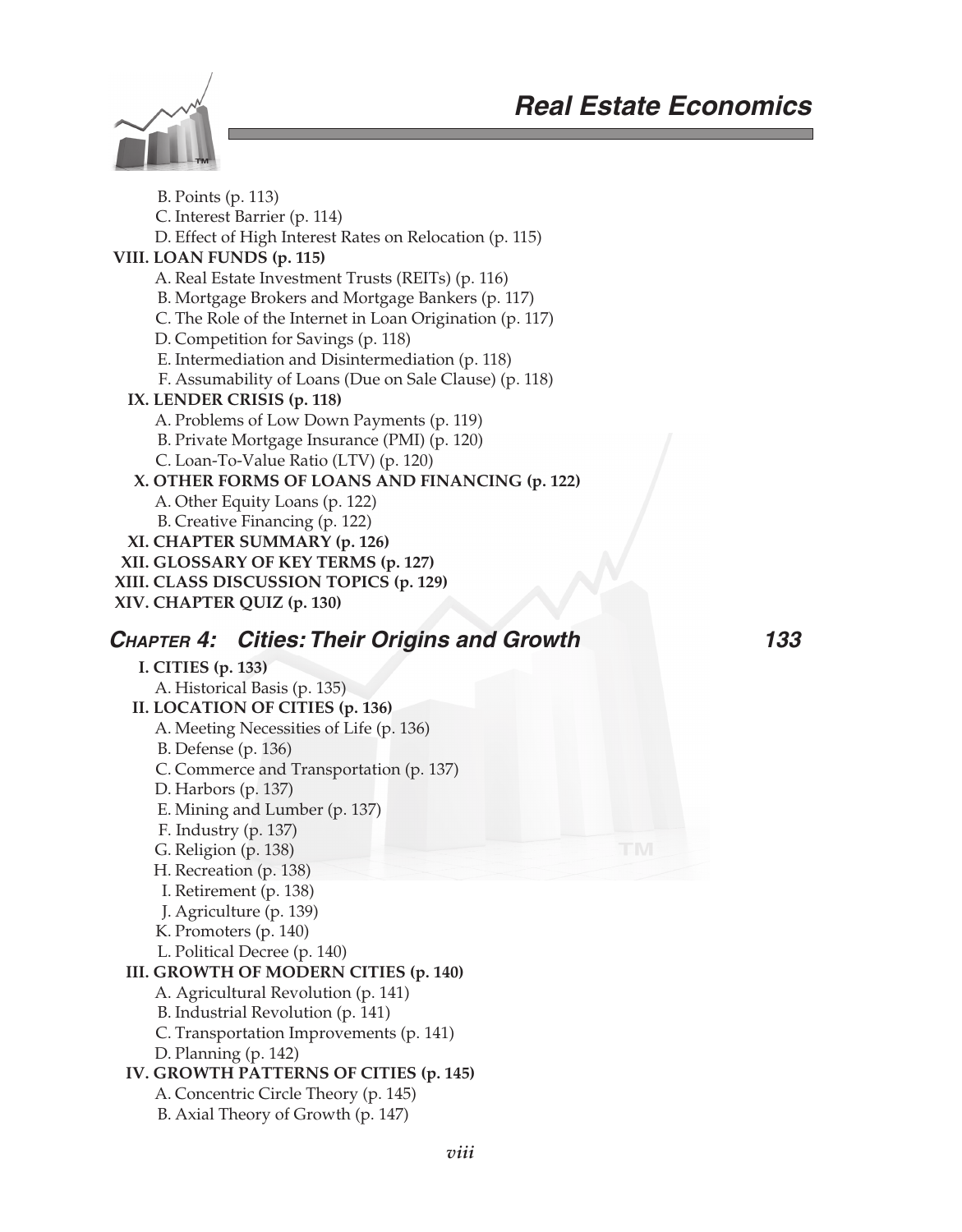C. Sector Theory of Growth (p. 148) D. Multiple Nuclei Theory of Growth (p. 149) E. Strip Developments (p. 149) F. Cluster Developments (p. 149) G. Finger Development (p. 149) H. Change in Growth Patterns (p. 150)  **V. HOW CITIES CONTINUE TO GROW (p. 150)** A. Peripheral Growth (Annexation) (p. 150) B. Up Growth (Additional Stories) (p. 150) C. Filling In (Small Lot Development) (p. 150) D. Air Space (Over and Under Structures) (p. 151) E. Leap Frog Development (p. 151) F. Public Use (p. 151) G. City Population Migration (p. 152) H. New Cities (p. 153) I. Megalopolis (p. 153) J. Neighborhoods (p. 153) K. Cities as Economic Models (p. 155) L. Economics of Use (p. 156)  **VI. CHAPTER SUMMARY (p. 157) VII. GLOSSARY OF KEY TERMS (p. 158) VIII. CLASS DISCUSSION TOPICS (p. 158)**

 **IX. CHAPTER QUIZ (p. 160)**

### **CHAPTER 5: Problems of the Cities 163**

 **I. CITIES (p. 163)** A. Urban (So-Called) White Flight (p. 163) B. Sprawl (p. 167) C. The Poor in the Cities (p. 168) D. Immigration (p. 168) E. The Homeless (p. 170)  **II. OTHER NEGATIVE FACTORS FACING CITIES (p. 171)** A. Aging (p. 171) B. Loss of Tax Base (p. 172) C. Rent Control (p. 174) D. Population Loss (p. 176) E. Crime (p. 176) F. Brownfields (p. 177) G. Traffic Congestion and Parking Problems (p. 178) H. Rail Lines (p. 180) I. Urban Blight (p. 181) J. Abandonment (p. 182) **III. WHAT'S HAPPENING? (p. 183)** A. Cleanup Campaigns (p. 184) B. Rehabilitation (p. 184)

C. Slum Clearance (p. 185)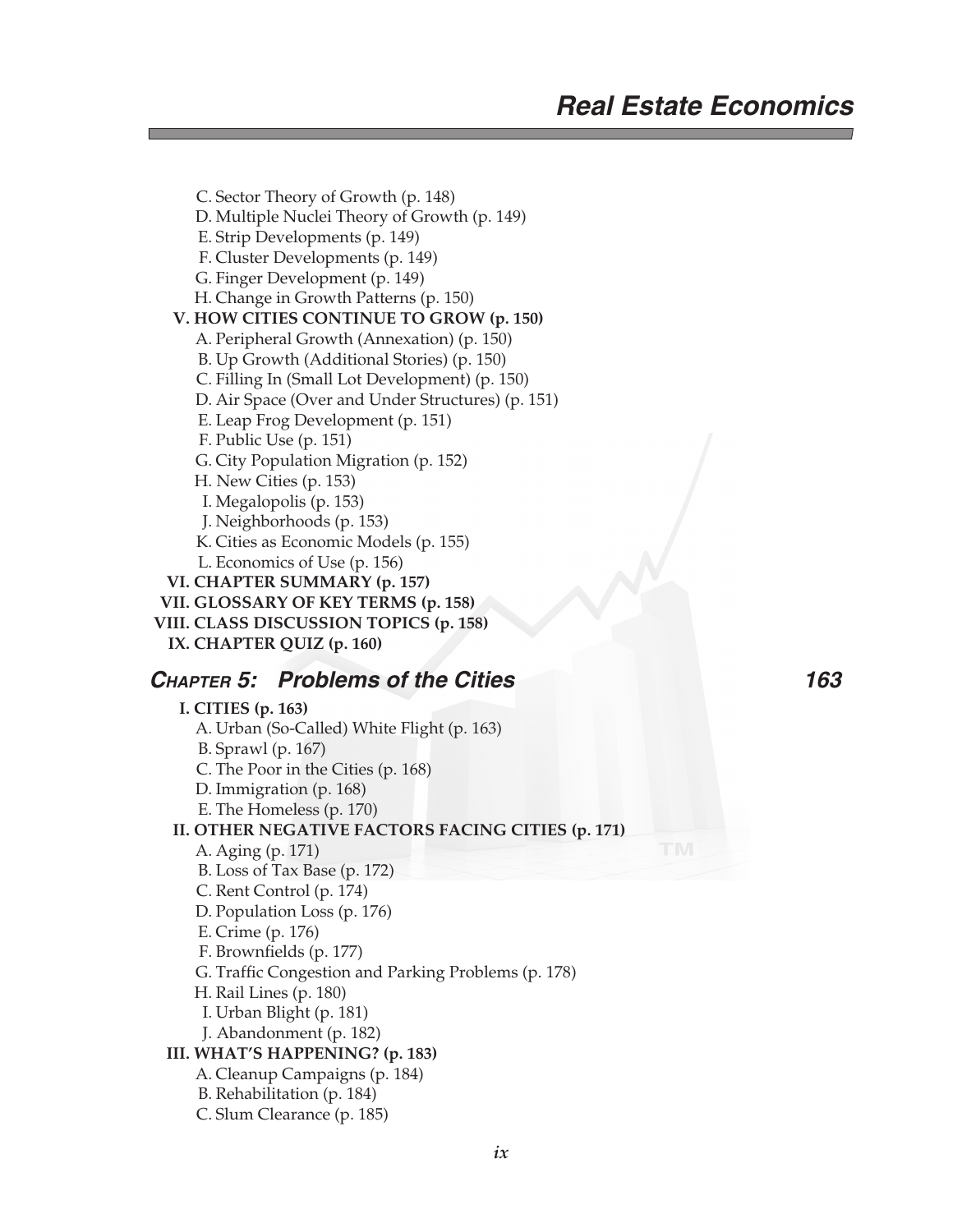

D. Gentrification (p. 185) E. White Flight in Reverse (p. 186) F. Central Area Renaissance (p. 187) G. Choice of Solutions (p. 187) H. The Future (p. 187)  **IV. CHAPTER SUMMARY (p. 188) V. GLOSSARY OF KEY TERMS (p. 189) VI. CLASS DISCUSSION TOPICS (p. 190) VII. CHAPTER QUIZ (p. 190) CHAPTER 6: Overcoming Problems of the Cities 193 I. OVERCOMING PROBLEMS OF THE CITIES (p. 193)** A. Urban Flight (p. 193) B. Sprawl (p. 195) C. Crime Reduction (p. 197) D. Traffic Congestion (p. 199) E. The Homeless (p. 204)  **II. ECONOMICS AND REVITALIZATION (p. 204)** A. Tax Benefits of Owner-Occupants (p. 205) B. Incentives for Low-Income Housing (p. 206) C. Subsidies for Industrial Development (p. 206) D. Commercial Incentives (p. 207) E. In-Fill Developments (p. 208)  **III. FIGHTING BLIGHT (p. 208)** A. Taking Landlords to Court (p. 208) B. Demolition (p. 209) C. Use of Vacant Lots (p. 209) D. Brady Street (p. 209) E. Christmas in Action (Formerly Christmas in April) (p. 210) F. Community Development Corporations (CDCs) (p. 210) G. Community Development Block Grants (CDBGs) (p. 210) H. Empowerment Zones (EZs) (p. 211) I. Enterprise Zones (p. 211) J. The National Historic Preservation Act of 1966 (p. 211) K. Historic Districts (p. 211) L. Riverfront Development (p. 212) M. Brownfields (p. 212) N. Graffiti (p. 213) **IV. ASSISTANCE TO BUYERS (p. 213)** A. Brokers Aiding Ownership (p. 214) B. Private Loan Funds (p. 214) C. Urban Homesteading (p. 215) D. The Nehemiah Plan (Down Payment Assistance) (p. 216) E. Habitat for Humanity® (p. 216) F. Census Figures (p. 217)  **V. CHAPTER SUMMARY (p. 217)**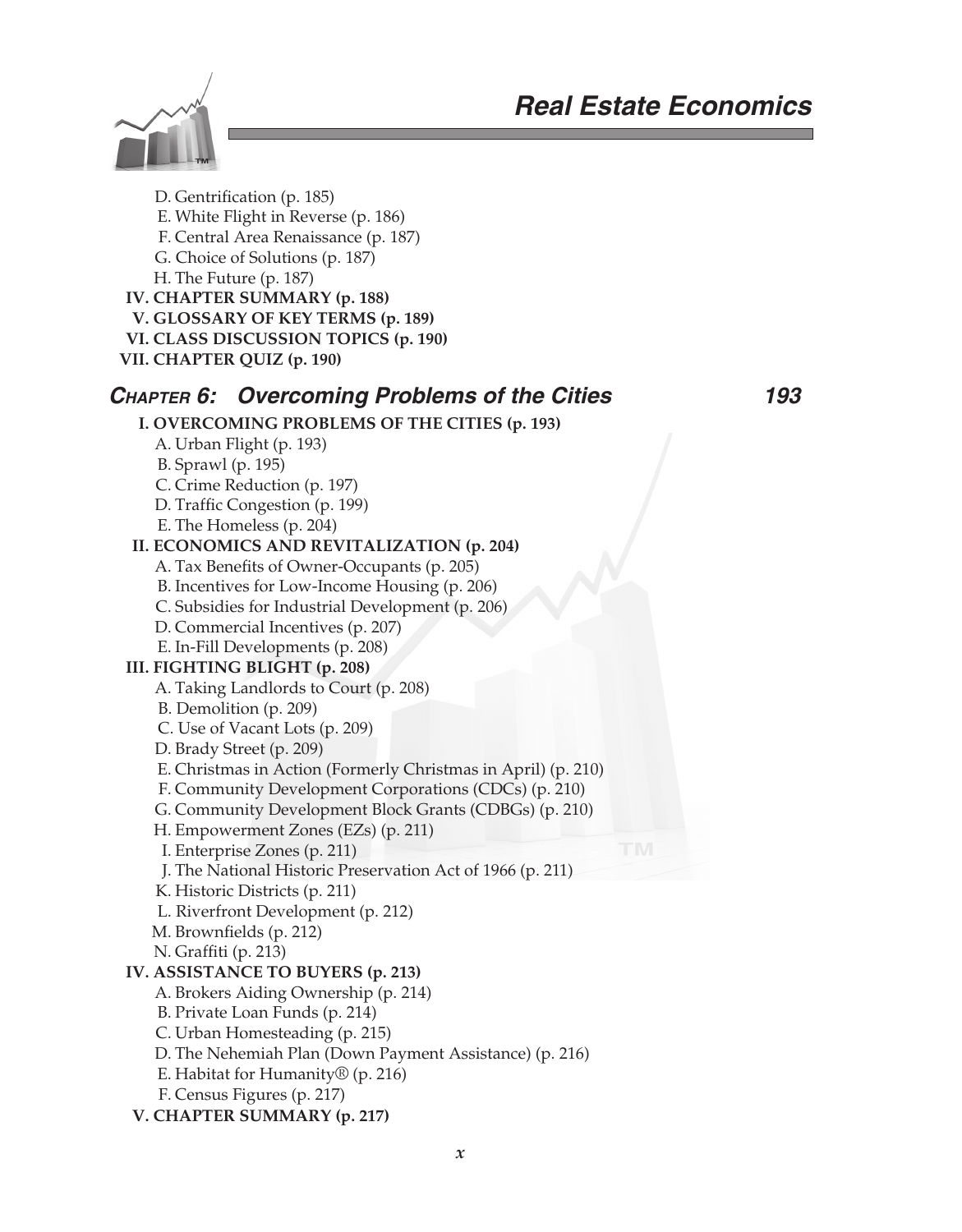**VI. GLOSSARY OF KEY TERMS (p. 218) VII. CLASS DISCUSSION TOPICS (p. 219) VIII. CHAPTER QUIZ (p. 220) CHAPTER 7: The Suburbs and Beyond 223 I. WHAT IS A SUBURB? (p. 223)** A. Characteristics of Suburbs (p. 223) B. Culture in the Suburbs (p. 225) C. Suburban Price Escalation (p. 226)  **II. A HISTORY OF SUBURBAN GROWTH (p. 226)** A. Earliest Suburbs (p. 226) B. Transportation and Suburban Growth (p. 227) C. World War II and Suburban Growth (p. 229)  **III. CONTINUED SUBURBAN GROWTH (p. 230)** A. Areas of Greatest Growth (p. 230) B. Growth Patterns and Phases (p. 230) C. Other Growth Factors (p. 231)  **IV. SUBURBS AND MINORITIES (p. 231)** A. Ethnic and Racial Separation (p. 233) B. Economic Factors of Separation (p. 233) C. Exclusion (p. 234) D. Inclusionary Zoning (p. 234)  **V. TAXES AND THE SUBURBS (p. 235) VI. NONRESIDENTIAL GROWTH (p. 236) VII. PLANNED SUBURBS (p. 238)** A. History of Planned Suburbs (p. 238) B. Reston, Virginia (p. 239) C. Other Planned Suburbs (p. 239) D. New Communities Act (p. 240)  **VIII. NO GROWTH OR LIMITED GROWTH (p. 240) IX. THE GRAYING OF THE SUBURBS (p. 241) X. DETERIORATION OF THE SUBURBS (p. 242) XI. TRANSPORTATION PROBLEMS OF THE SUBURBS (p. 243) XII. REVITALIZATION OF THE SUBURBS (p. 245) XIII. BOOMBURGS (p. 246) XIV. EXURBIA (p. 246) XV. CHAPTER SUMMARY (p. 248) XVI. GLOSSARY OF KEY TERMS (p. 249) XVII. CLASS DISCUSSION TOPICS (p. 250) XVIII. CHAPTER QUIZ (p. 250)**

### **CHAPTER 8: Government Regulations and Taxes 253**

 **I. LOCAL, STATE, AND NATIONAL REGULATIONS (p. 253)**

 A. Building Codes (p. 255) B. Master Plan (p. 256)

*xi*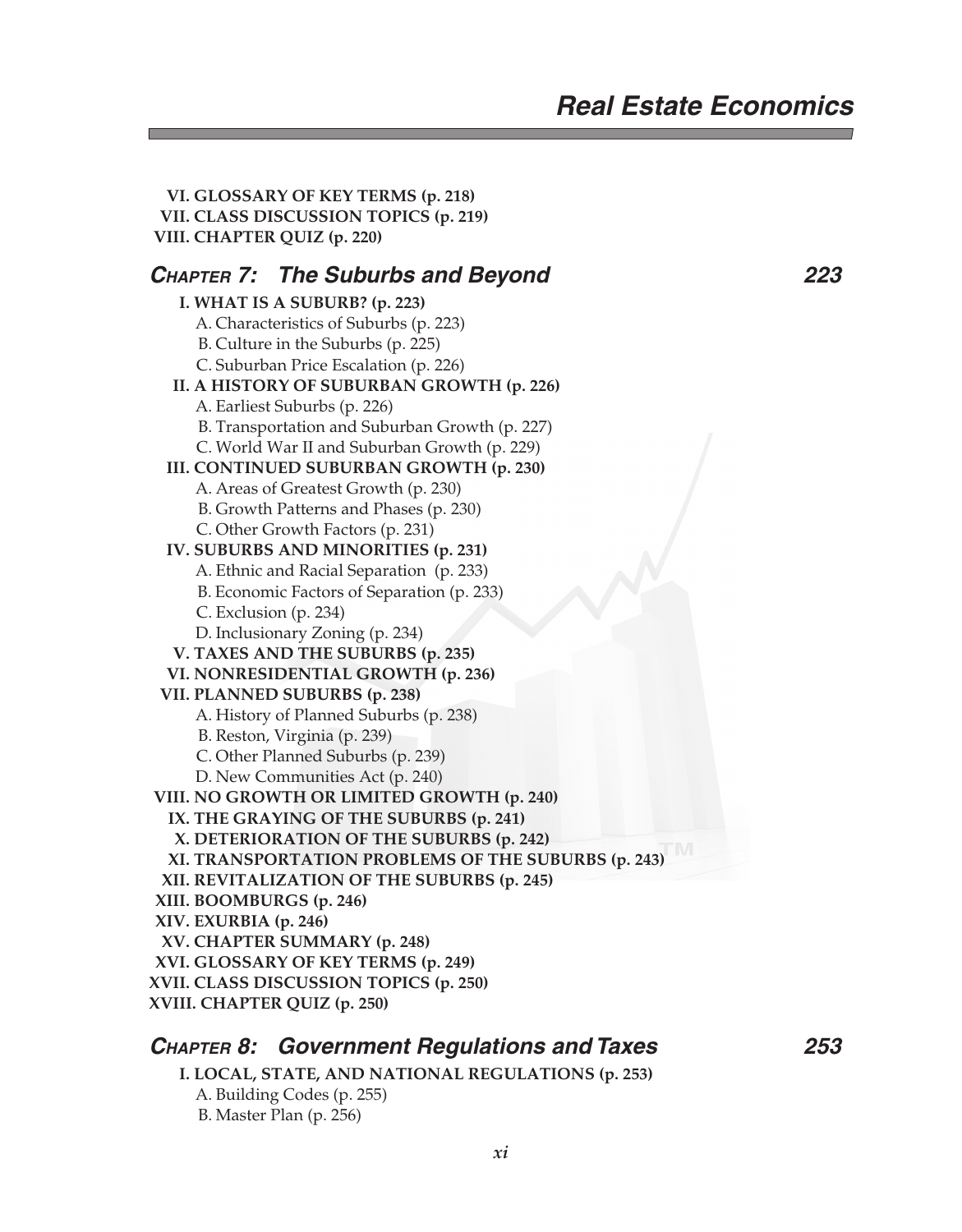

 C. Environmental Control (p. 257) D. Hazardous Waste (p. 258) E. Occupational Safety and Health Administration (OSHA) (p. 258) F. Americans With Disabilities Act (p. 259) G. Landlord-Tenant Law (p. 260) H. Licensing Regulations (p. 260) I. Disclosure Regulations (p. 260) J. Zoning (p. 261)  **II. PUBLIC HOUSING (p. 261)** A. Public Housing Equals Problem Housing (p. 262) B. Public Housing Costs Too Much (p. 263) C. Failure of Public Housing (p. 263)  **III. SUBSIDIZED HOUSING (p. 266)** A. Project-Based Subsidies (p. 266) B. Tenant-Based Subsidies (p. 267)  **IV. ANTITRUST LAWS (p. 268) V. RENT CONTROL (p. 268)** A. The History of Rent Control (p. 268) B. Effects of Rent Control (p. 269) C. Rent Control in Santa Monica, California (p. 271)  **VI. DEVELOPMENT SUBSIDIES AND FEES (p. 272)** A. Subsidies (p. 272) B. Development and Impact Fees (p. 273)  **VII. PROPERTY TAXES (CITY AND COUNTY TAXES) (p. 274)** A. Property Taxation (City Taxes on Property) (p. 274) B. Tax Exempt Property (Nonprofit Organizations) (p. 275) C. Property Tax Exemptions (Special Cases) (p. 275) D. Homeowner Tax Exemption (p. 276) **VIII. AGRICULTURAL PROPERTY TAX REGULATIONS (SPECIAL TREATMENT) (p. 276)** A. Buying Development Rights (p. 277) B. Agricultural Production (p. 277) C. Public Water Projects (p. 278)  **IX. INCOME TAXES (FEDERAL AND STATE) (p. 278)** A. Capital Gains (p. 278) B. Homeowner Exemption on Capital Gain (p. 278) C. Deductions (p. 279) D. Depreciation (p. 280) E. Tax Shelters (p. 281) F. Federal Tax Rates (Changes With Administration) (p. 281) G. Accounting for the Sale of Real Estate (p. 282) H. Tax Credits (Reductions From Taxes) (p. 282)  **X. INSTALLMENT SALES AND EXCHANGES (p. 283)** A. Installment Sales (p. 283) B. Tax-Deferred Exchanges (Federal and State) (Section 1031 of I.R.S. Code) (p. 283) C. Delayed Exchanges (p. 284)  **XI. IS THE U.S. HEADING TOWARD LESS GOVERNMENT? (p. 284)**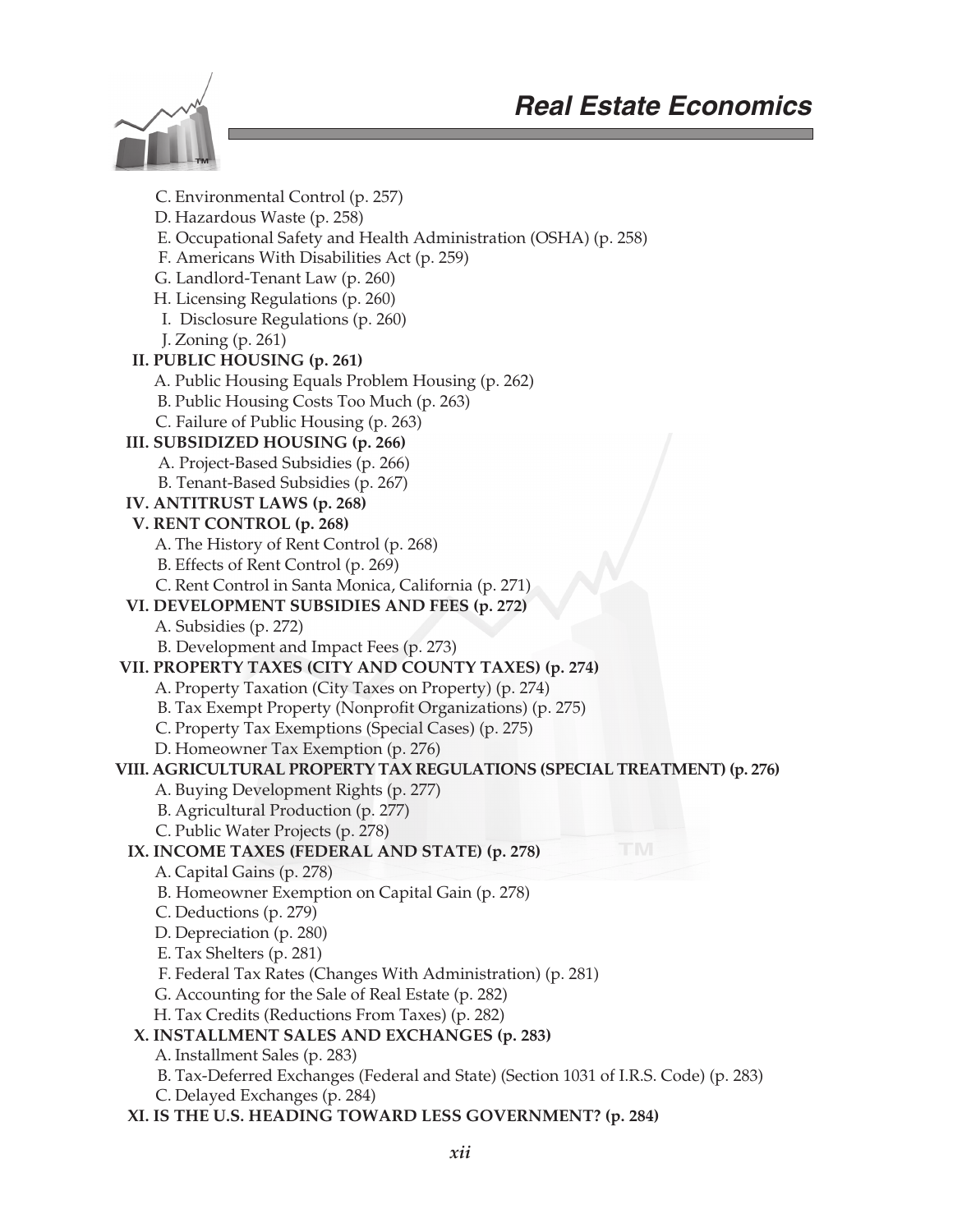**XII. CHAPTER SUMMARY (p. 285) XIII. GLOSSARY OF KEY TERMS (p. 286) XIV. CLASS DISCUSSION TOPICS (p. 287) XV. CHAPTER QUIZ (p. 288) CHAPTER 9: Housing 291 I. HOMEOWNERSHIP (p. 291)** A. Homeownership Statistics (p. 293) B. Benefits of Homeownership (p. 295)  **II. THE HOUSING MARKETPLACE (p. 296)** A. Local Economic Conditions Affect Demand (p. 297) B. Filtering Down in Action (p. 299) C. Housing Demolitions (p. 301)  **III. THE RENTAL MARKETPLACE (p. 301)** A. Rental Needs (p. 302) B. Competition in the Rental Market (p. 303) C. What Vacancy Rates Mean (p. 303) D. Family Rentals (p. 304) E. Present Rental Market (p. 305)  **IV. SPECIAL HOUSING MARKETS (p. 305)** A. Central City Market (p. 306) B. Unique Real Estate Marketplaces (p. 306) C. For Sale By Owner Market (p. 306) D. Illegal Alien Housing Market (p. 307) E. The Auction Marketplace (p. 307) F. Minorities in the Marketplace (p. 309) G. Foreign Buyers in the Marketplace (p. 310) H. Residential Lot Market (p. 311) I. Fixer-Upper Marketplace (p. 312) J. Condominium Marketplace (p. 312) **V. FACTS ABOUT HOME BUYING (p. 314)** A. Two-Income Families (p. 314) B. First-Time Homebuyers (p. 315) C. Low Down Payment Home Purchases (p. 316) D. Housing Costs vs. Income (p. 317) E. Down Payment Requirements (p. 318) F. Size of Homes (p. 319) G. Lot Size (p. 320)  **VI. NEW HOME SPECULATION (p. 322) VII. CHAPTER SUMMARY (p. 323) VIII. GLOSSARY OF KEY TERMS (p. 324) IX. CLASS DISCUSSION TOPICS (p. 325) X. CHAPTER QUIZ (p. 326)**

### **CHAPTER 10: Nontraditional Housing 329**

 **I. MANUFACTURED HOMES (p. 329)**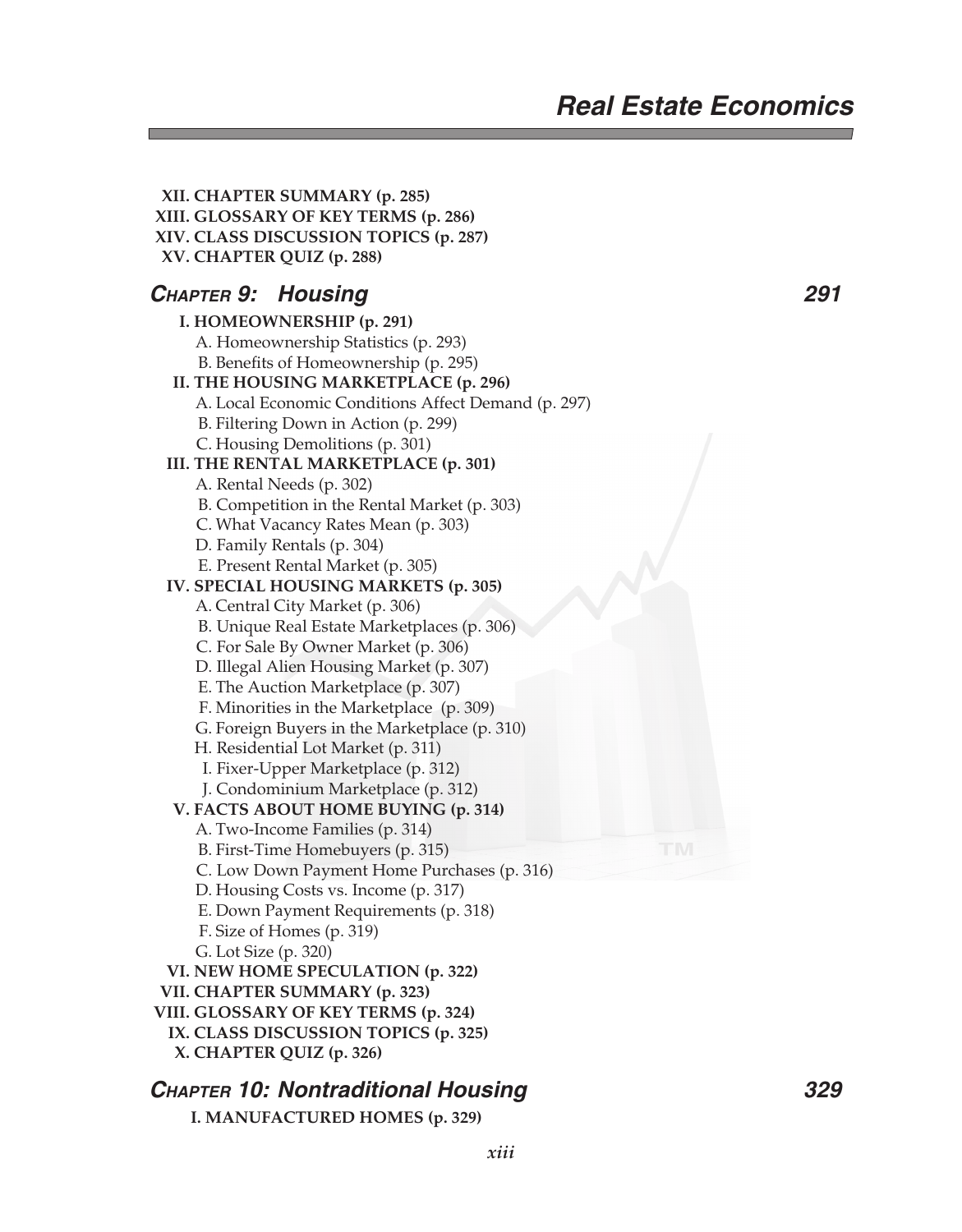

 **II. MODULAR HOMES (p. 334) III. PREFABRICATED HOMES (p. 335) IV. PRECUT HOMES (p. 337) V. SHELL HOMES (p. 338) VI. GREEN HOMES (p. 339) VII. ACCESSORY DWELLING UNITS (ADUs) (GRANNY FLATS) (p. 339) VIII. ELDER COTTAGE HOUSING OPPORTUNITY (ECHO) (p. 341) IX. MULTIGENERATIONAL HOUSING (p. 341) X. CO-HOUSING (p. 342) XI. GROUP HOMES (p. 342) XII. LOFTS (p. 342) XIII. BUILD-UP UNITS (ADDING A SECOND FLOOR) (p. 343) XIV. SHARED HOUSING (p. 343) XV. SINGLE ROOM OCCUPANCY (SRO) (p. 344) XVI. RECREATIONAL VEHICLE HOMES (RVs) (p. 345) XVII. RENTAL ROOMS (p. 345)** A. College Housing (p. 346)  **XVIII. RETIREMENT HOUSING (p. 347) XIX. ASSISTED CARE FACILITIES (p. 348) XX. LIFE CARE FACILITIES (p. 348) XXI. VACATION HOMES (p. 349) XXII. CONDOTELS (p. 351) XXIII. TIMESHARES (p. 352) XXIV. MARINA LIVING (p. 353) XXV. CHAPTER SUMMARY (p. 354) XXVI. GLOSSARY OF KEY TERMS (p. 356) XXVII. CLASS DISCUSSION TOPICS (p. 357) XXVIII. CHAPTER QUIZ (p. 358)**

### **CHAPTER 11: Farms and Land 361**

- **I. FARMLAND STATISTICS (p. 361) II. THE FARMLAND REAL ESTATE MARKET (p. 363)** A. Price of Farmland (p. 365) B. Rate of Farm Transfers (p. 365) **III. FARM TYPES (p. 366)** A. Larger Farms (Mega Farms) (p. 366) B. Smaller Farms (p. 367) C. The Family Farm (p. 367) D. Corporate Farms (p. 368)  **IV. CHANGES IN AGRICULTURAL USE (p. 369)** A. Subsidized Production and Trade Barriers (p. 369) B. Production Cycles (p. 371) C. Government Encouragement of Farming (p. 374)  **V. THE FARM CRISIS OF THE '80s (p. 374)** A. Foreign Farm Investment (p. 376)
	- B. Speculators and the Market (p. 377)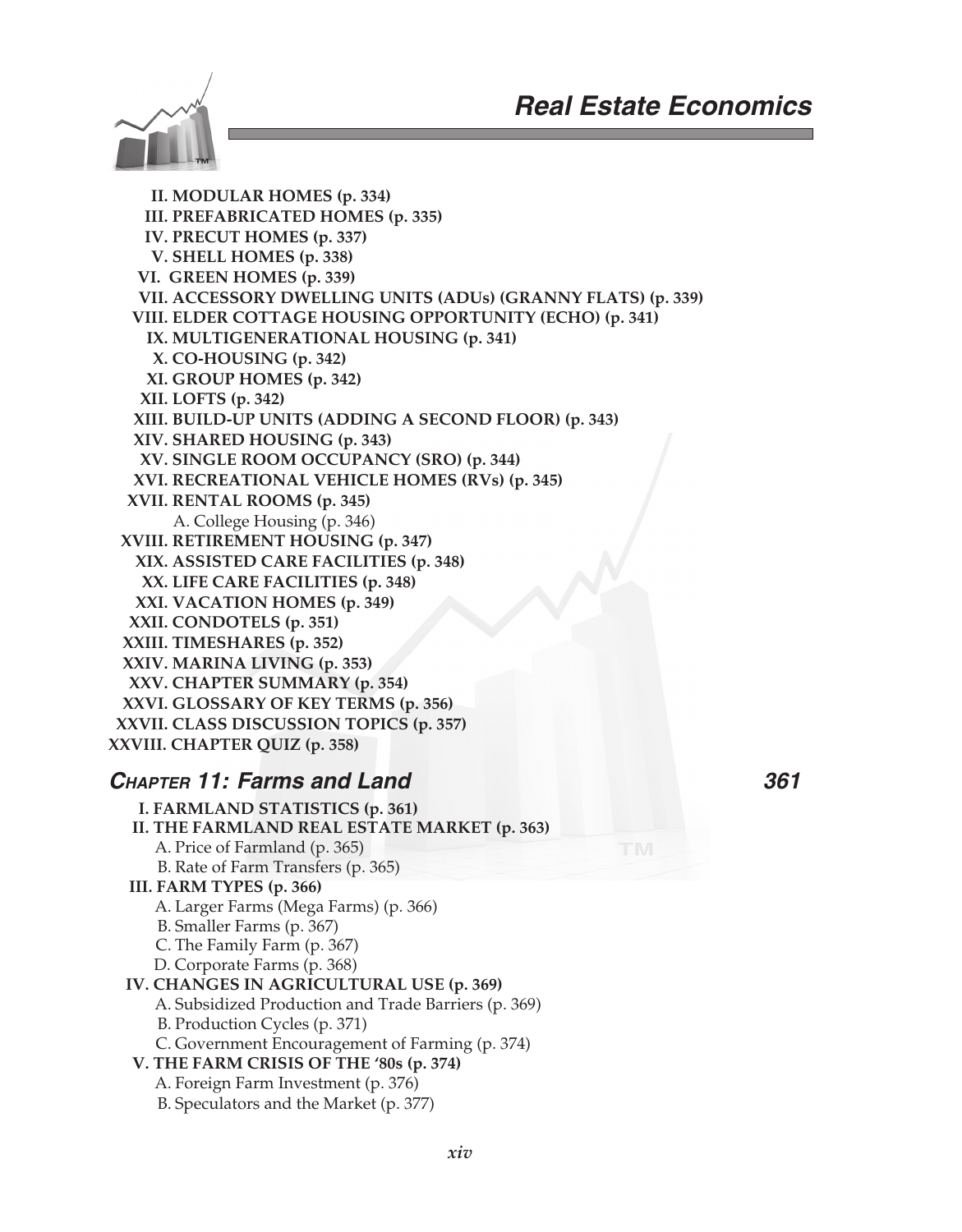#### **VI. MODERN THREATS TO AGRICULTURE (p. 377)**

- A. Urban Threats to California Agriculture (p. 377)
- B. Premature Subdivision (p. 378)
- C. Immigrants and Farm Value (p. 379)
- D. Tax Reform and Farming (p. 379)

#### **VII. LAND (p. 380)**

- A. Fallow and Raw Land (p. 380)
- B. Recreation Land (p. 380)
- C. Oil Land (p. 381)
- D. Forest Land (p. 381)
- E. Residential Development of Farmland (Lots) (p. 382)
- F. Contaminated Land (p. 382)

#### **VIII. CHAPTER SUMMARY (p. 384)**

- **IX. GLOSSARY OF KEY TERMS (p. 384)**
- **X. CLASS DISCUSSION TOPICS (p. 385)**
- **XI. CHAPTER QUIZ (p. 386)**

### **CHAPTER 12: Nonresidential Real Estate 389**

### **I. THE ECONOMY AND VALUE (p. 389) II. LOCATION ANALYSIS (p. 393)** A. One Hundred Percent Location (p. 393) B. Bargain Locations (p. 396) C. Shopping Streets (p. 396)  **III. TYPES OF LEASES (p. 397)** A. Flat Lease (p. 397) B. Triple Net Lease (Net, Net, Net) (p. 399) C. Percentage Lease (p. 399) D. Rents Are Going Down (p. 400) E. Setting Rents (p. 401) F. Rent Concessions (p. 402) G. Startup Companies (p. 403) H. Tenant Partners (p. 404) I. Parking (p. 404)  **IV. HIGH-RISES (p. 404)** A. The Edifice Complex (p. 405)  **V. OFFICE BUILDINGS (p. 405)** A. Sale of Office Buildings (p. 405)

- B. Overbuilding (Recent History) (p. 406)
- C. Smaller Office Buildings (p. 408)
- D. Image Structures (p. 408)
- E. Smart Buildings (p. 408)
- F. Office Automation (p. 408)
- G. Specialized Buildings (p. 409)
- H. The Ripple Effect (p. 409)
- I. Older Office Buildings (p. 409)
- **VI. HOTELS (p. 410)**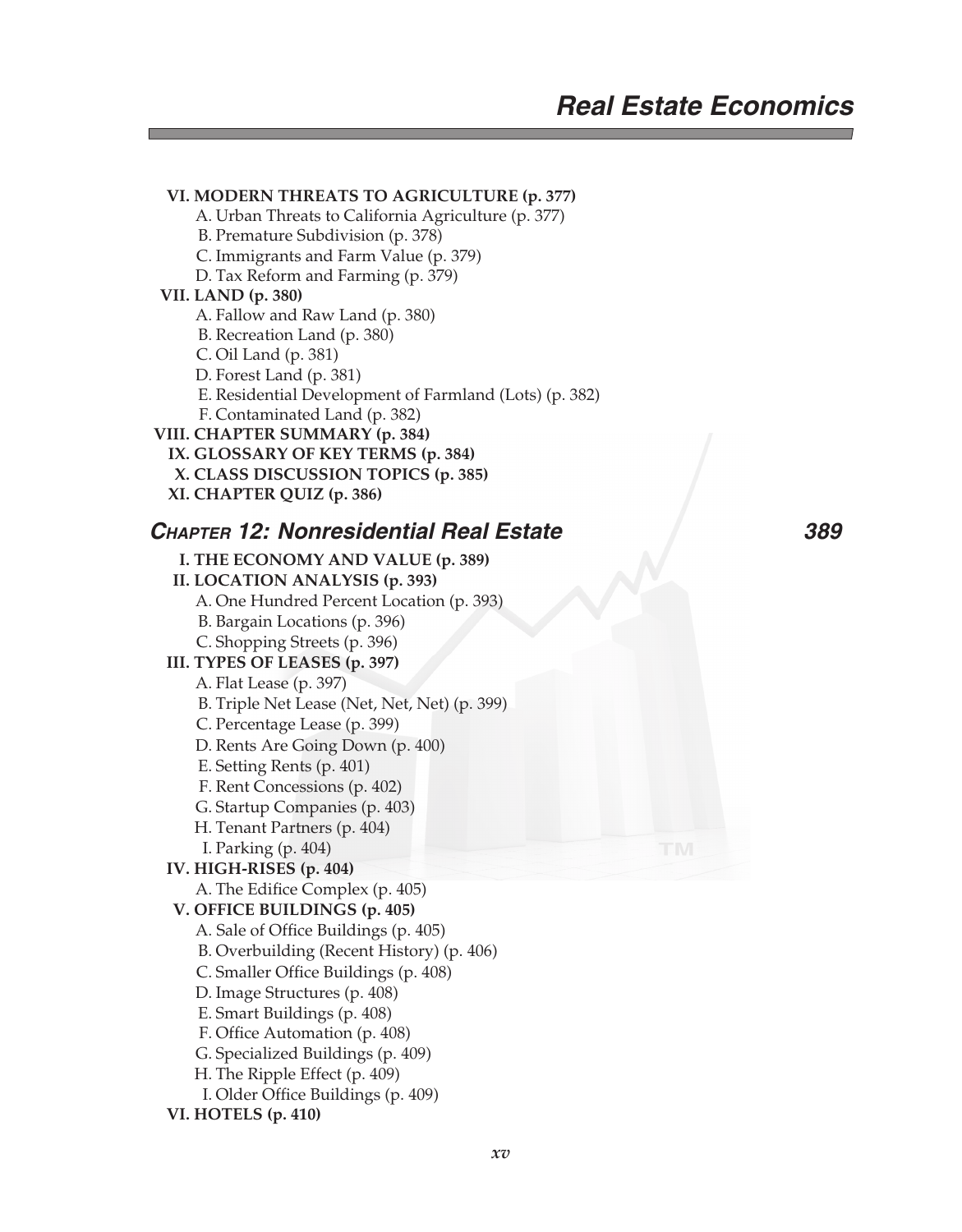



 **VII. RETAIL SPACE (p. 411)** A. Online Shopping (p. 412) B. Shopping Centers and Malls (p. 412) C. The Mega Mall (p. 414) D. Mini-Malls (p. 415) E. Urban Pedestrian Malls (p. 416) F. Freestanding Retail Developments (p. 416) G. The Retail Crisis (p. 417)  **VIII. INDUSTRIAL PROPERTY (p. 418)** A. Industrial Site Selection (p. 418) B. Research and Development (R&D) (p. 419) C. High Technology (p. 419) D. Wholesale and Warehouse Areas (p. 419) E. Self-Storage Space (Mini-Warehouses) (p. 420)  **IX. CHANGES IN USE (p. 421)** A. Razing for Parking (p. 423) **X. NONRESIDENTIAL INVESTORS (p. 423)** A. Syndicates (General and Limited Partnerships) (p. 423) B. Real Estate Investment Trusts (REITs) (p. 424) C. Pension Funds (p. 425) D. Insurance Companies (p. 425) E. Foreign Investment (Recent History) (p. 425)  **XI. ASBESTOS AFFECTS SALABILITY (p. 427) XII. CHAPTER SUMMARY (p. 428) XIII. GLOSSARY OF KEY TERMS (p. 429) XIV. CLASS DISCUSSION TOPICS (p. 431) XV. CHAPTER QUIZ (p. 432) CHAPTER 13: Planning and Land Use Control 435 I. CITY AND COUNTY PLANNING (p. 435)** A. History of Planning (p. 435) B. Why Planning? (p. 438) C. The Libertarian Viewpoint as to Planning (p. 439) D. Criticism of City Planning (p. 440) E. Fragmented Planning (Problems of Coordination) (p. 440) F. Transportation and Planning (p. 442) G. Master Plan (p. 443) H. Consistency Doctrine (p. 443)  **II. ENVIRONMENTAL PROBLEMS (p. 443)** A. Environmental Protection (p. 443) B. Environmental Impact Reports (EIRs) (p. 444) C. Mineral King (Walt Disney's Failed Mountain Project) (p. 444) D. Hammock Dunes (p. 444) E. Arctic National Wildlife Refuge (p. 445)

- F. Contamination (p. 445)
- G. Archeological Remains (p. 446)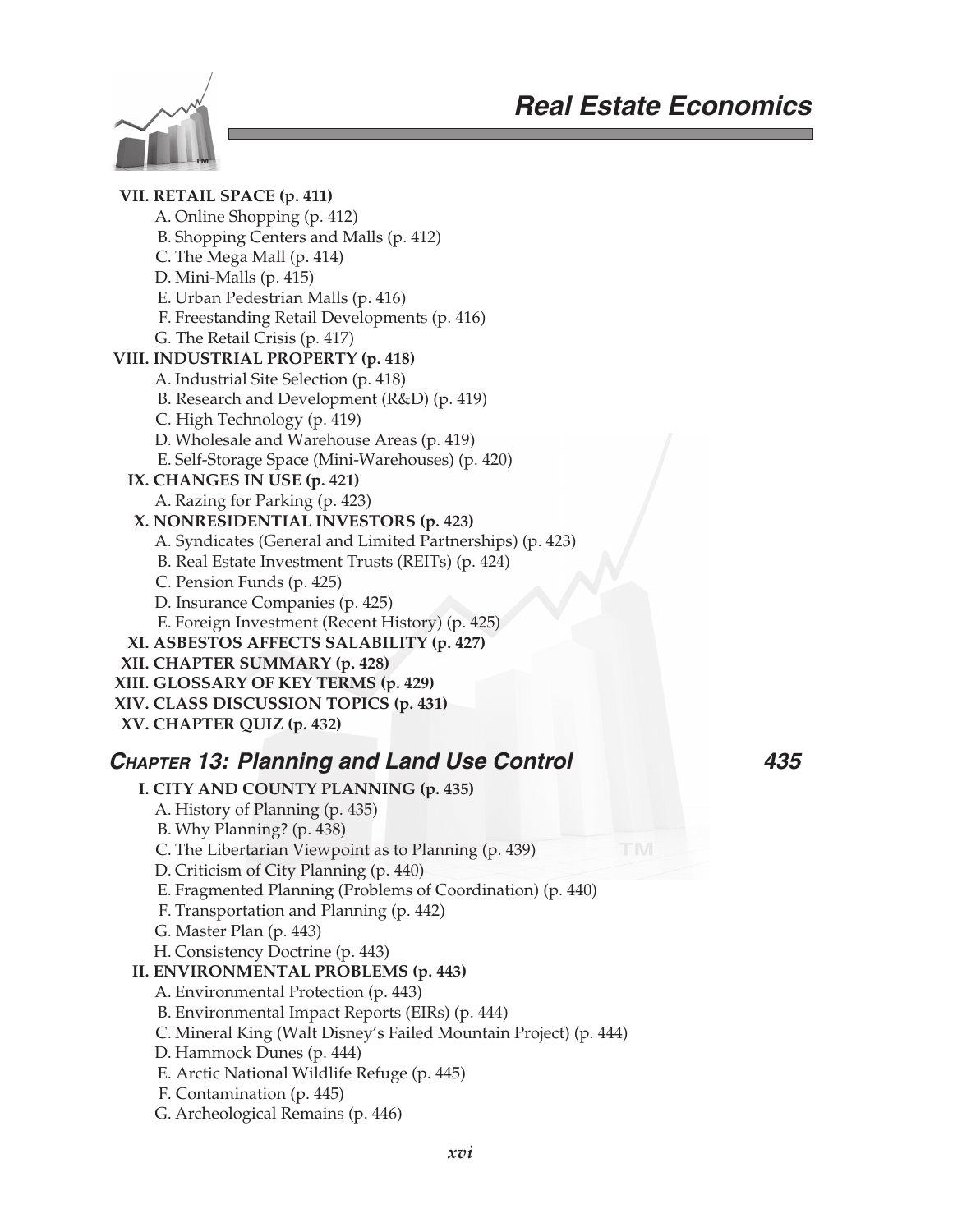**III. ZONING AND PLANNING (p. 446)** A. History of Zoning (p. 446) B. Inclusionary Zoning ("Including") (p. 447) C. Exclusionary Zoning ("Excluding") (p. 447) D. Agriculture Only Zoning (Conservation) (p. 448) E. Incentive Zoning (p. 448) F. Cumulative and Noncumulative Zoning (p. 449) G. Bulk Zoning (p. 449) H. View Zoning (p. 449) I. Aesthetic Zoning (p. 450) J. Cluster Zoning (p. 450) K. Spot Zoning (p. 450) L. Buffer Zones (p. 450) M. Upzoning (p. 450) N. Downzoning (p. 451) O. Rezoning and Zoning Variance (p. 451) P. Nonconforming Use (p. 451) Q. Air Development Rights (p. 451) R. Zoning and the Tax Base (p. 452) S. Zoning and Value (p. 452) T. Indian (Native American) Land (p. 452) **IV. OTHER PLANNING AND LAND ISSUES (p. 453)** A. Private Restrictions (p. 453) B. Building Codes and Regulations (p. 453) C. Cutting the Red Tape of Approvals (p. 453) D. Construction Inspections (p. 454) E. Cost of Code Compliance Recent History) (p. 454) F. Premature Subdivisions (p. 455) G. Opposition to Development (p. 455) H. Voter Planning Initiatives (p. 457) I. Smart Growth (p. 459) J. Annexation (Adding Areas to the City) (p. 460)  **V. CHAPTER SUMMARY (p. 460) VI. GLOSSARY OF KEY TERMS (p. 461) VII. CLASS DISCUSSION TOPICS (p. 462) VIII. CHAPTER QUIZ (p. 462) CHAPTER 14: The Economics of Development 465** 

### **I. BASICS OF PROPERTY DEVELOPMENT (p. 465)**

A. Categories of Development (p. 467)

B. Redevelopment (Old Uses to New Uses) (p. 467)

C. Growth Affects Development (p. 468)

D. Development and the Economy (p. 468)

 **II. THE DEVELOPMENT INDUSTRY (p. 468)**

#### A. Small Developers (p. 468)

B. Giant Developers (p. 470)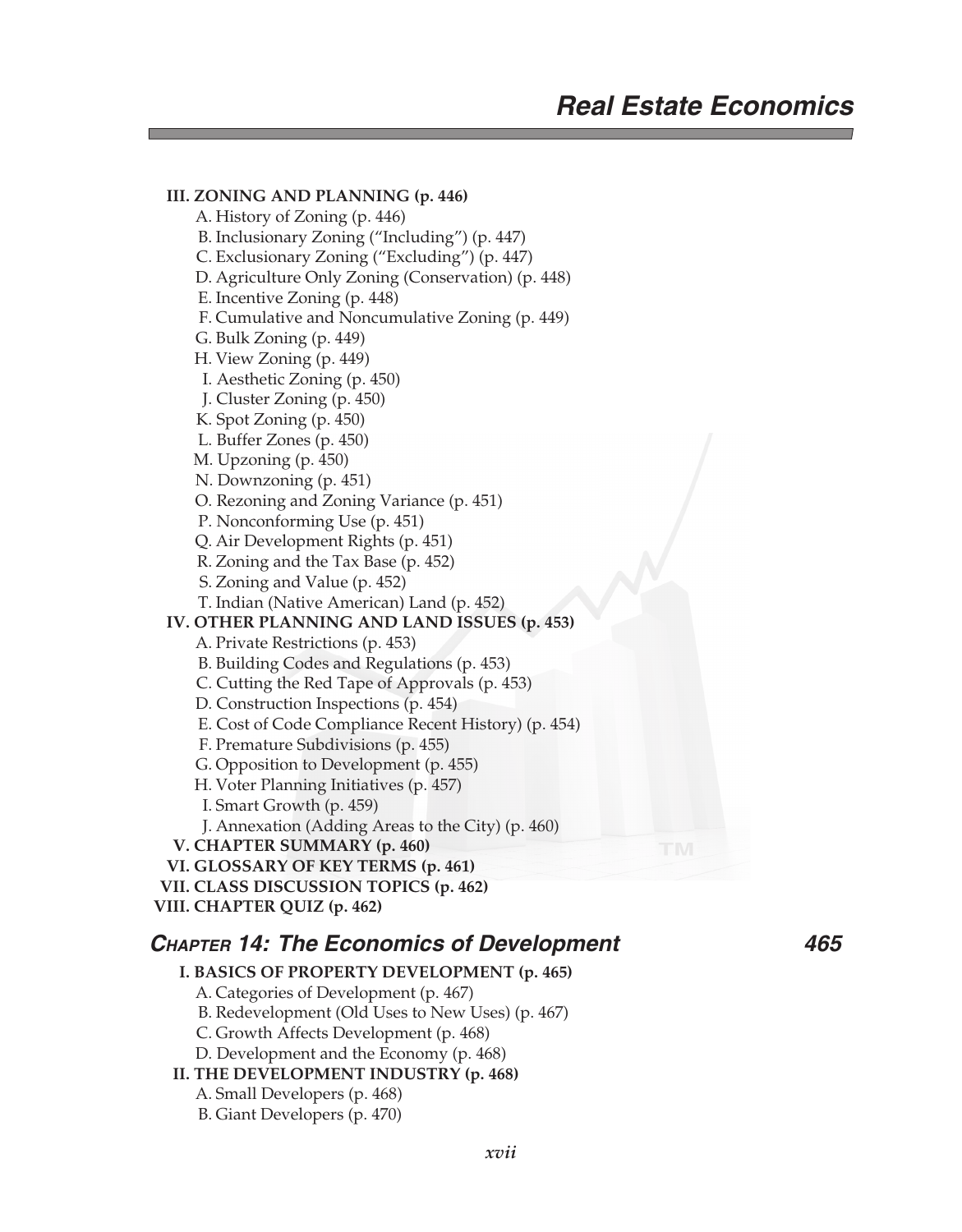

 C. Risks of Development (p. 471) D. Taxes and Land (p. 474) E. Community Tax Benefits of New Developments (p. 475)  **III. THE DEVELOPMENT ENTREPRENEUR (p. 475) IV. DANGERS OF GROWTH LIMITATIONS (p. 476) V. BILLBOARDS AND DEVELOPMENT (p. 476) VI. SPECULATOR'S RISK AND DEVELOPMENT (p. 477) VII. PROFIT (p. 478)** A. Markup (p. 479) B. Time and Money (p. 479) C. Labor (p. 479) D. Land Costs (p. 480) E. Site Selection (p. 481) F. Bargain Lots (p. 482) G. The Principle of Contribution (p. 482) H. Who to Target (p. 482) I. Design Decisions (p. 483) J. Feasibility Studies (p. 483) **VIII. FINANCING THE DEVELOPMENT (p. 484)** A. Credit (p. 484) B. Cash Flow Analysis (p. 484) C. Project Financing (p. 485) D. Packages for Development (p. 485)  **IX. RECREATIONAL DEVELOPMENTS (p. 485) X. CHAPTER SUMMARY (p. 487) XI. GLOSSARY OF KEY TERMS (p. 487) XII. CLASS DISCUSSION TOPICS (p. 488) XIII. CHAPTER QUIZ (p. 488)**

### **CHAPTER 15: Economic Decision Making and Fair Housing 491**

- **I. FINANCIAL FORECASTING (p. 491)**
	- A. Market Forecasts (p. 491)
	- B. Break-Even Analysis (p. 493)
	- C. Implicit Costs (Opportunity Costs) (p. 495)
	- D. Risk in Investment Decisions (p. 495)
	- E. Unstable Interest Rates (p. 495)
	- F. Use of Leverage (Borrowing) (p. 496)
	- G. Leverage For Homebuyers (p. 497)
- **II. INVESTMENT ALTERNATIVES (p. 497)**

### **III. PRICING (SETTING PRICES)(p. 498)**

- A. Pricing Structure (Setting Prices) (p. 498)
- B. Price vs. Financing (p. 498)
- C. Price vs. Interest Rate (p. 499)
- D. Exchange Decisions (IRS Section 1030) (p. 499)
- E. Gift Decisions (p. 500)
- **IV. RENTAL DECISIONS (p. 500)**